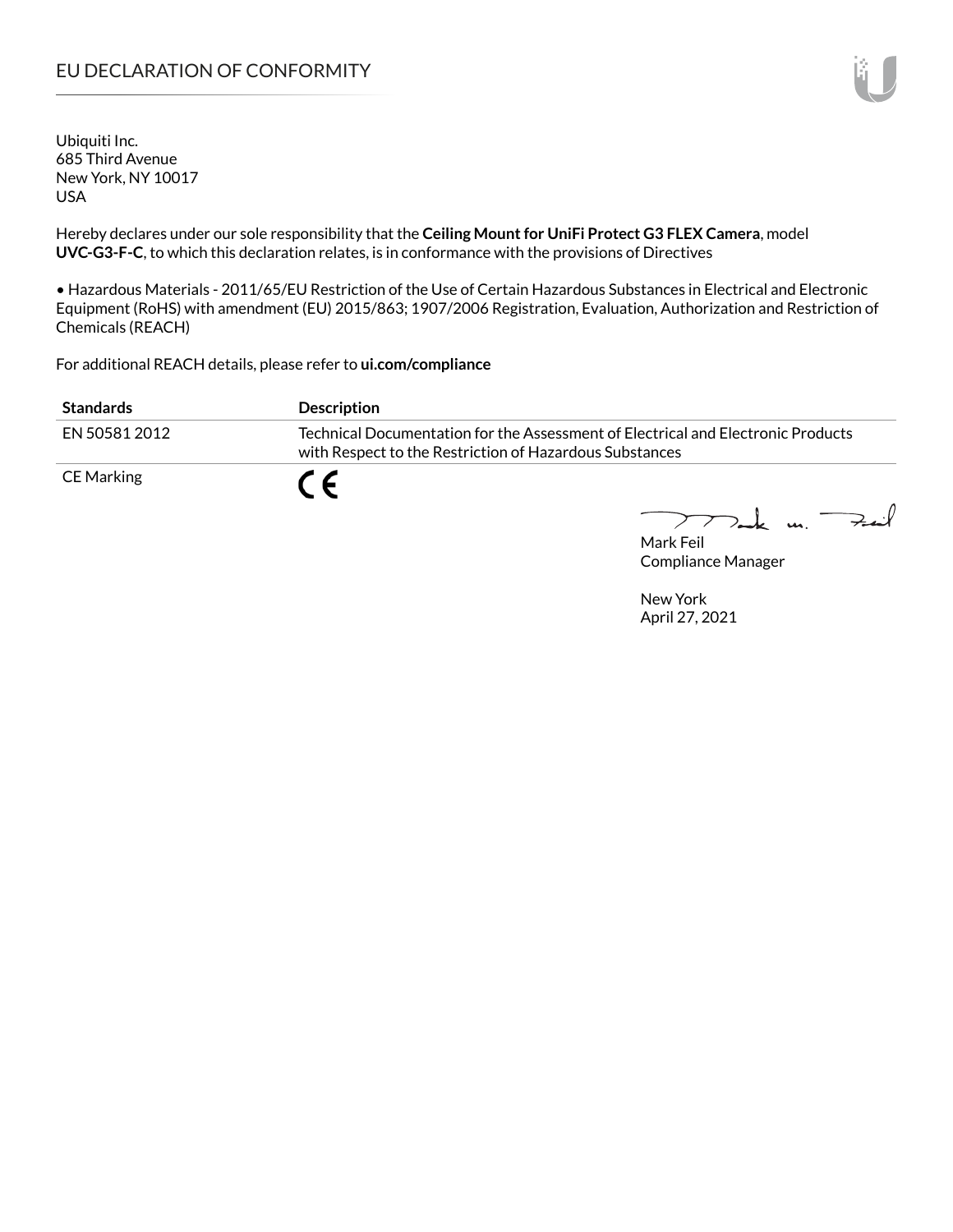# **UVC-G3-F-C**

#### **български** [Bulgarian]

С настоящото Ubiquiti декларира, че това устройство UVC-G3-F-C е в съответствие със съществените изисквания и други приложими разпоредби на Директиви (ЕС) 2015/863.

### **Hrvatski** [Croatian]

Ubiquiti ovim putem izjavljuje da je ovaj uređaj UVC-G3-F-C sukladan osnovnim zahtjevima i ostalim bitnim odredbama Direktiva (EU) 2015/863.

#### **Čeština** [Czech]

Ubiquiti tímto prohlašuje, že toto UVC-G3-F-C zařízení, je ve shodě se základními požadavky a dalšími příslušnými ustanoveními směrnic (EU) 2015/863.

## **Dansk** [Danish]

Hermed, Ubiquiti, erklærer at denne UVC-G3-F-C enhed, er i overensstemmelse med de væsentlige krav og øvrige relevante krav i direktiver (EU) 2015/863.

## **Nederlands** [Dutch]

Hierbij verklaart Ubiquiti, dat deze UVC-G3-F-C apparaat, in overeenstemming is met de essentiële eisen en de andere relevante bepalingen van richtlijnen (EU) 2015/863.

#### **English**

Hereby, Ubiquiti, declares that this UVC-G3-F-C device, is in compliance with the essential requirements and other relevant provisions of Directive (EU) 2015/863.

## **Eesti keel** [Estonian]

Käesolevaga Ubiquiti kinnitab, et antud UVC-G3-F-C seade, on vastavus olulistele nõuetele ja teistele asjakohastele sätetele direktiivide (EL) 2015/863.

#### **Suomi** [Finnish]

Täten Ubiquiti vakuuttaa, että tämä UVC-G3-F-C laite, on yhdenmukainen olennaisten vaatimusten ja muiden sitä koskevien direktiivien (EU) 2015/863.

#### **Français** [French]

Par la présente Ubiquiti déclare que l'appareil UVC-G3-F-C, est conforme aux exigences essentielles et aux autres dispositions pertinentes des directives (UE) 2015/863.

# **Deutsch** [German]

Hiermit erklärt Ubiquiti, dass sich dieses UVC-G3-F-C Gerät, in Übereinstimmung mit den grundlegenden Anforderungen und den anderen relevanten Vorschriften der Richtlinien (EU) 2015/863 befindet.

# **Ελληνικά** [Greek]

Δια του παρόντος, Ubiquiti, δηλώνει ότι αυτή η συσκευή UVC-G3-F-C, είναι σε συμμόρφωση με τις βασικές απαιτήσεις και τις λοιπές σχετικές διατάξεις των οδηγιών (ΕΕ) 2015/863.

# **Magyar** [Hungarian]

Ezennel Ubiquiti kijelenti, hogy ez a UVC-G3-F-C készülék megfelel az alapvető követelményeknek és más vonatkozó (EU) 2015/863 irányelvek rendelkezéseit.

# **Íslenska** [Icelandic]

Hér, Ubiquiti, því yfir að þetta UVC-G3-F-C tæki er í samræmi við grunnkröfur og önnur viðeigandi ákvæði tilskipana (ESB) 2015/863.

### **Italiano** [Italian]

Con la presente, Ubiquiti, dichiara che questo dispositivo UVC-G3-F-C, è conforme ai requisiti essenziali ed alle altre disposizioni pertinenti delle direttive (UE) 2015/863.

### **Latviešu valoda** [Latvian]

Ar šo, Ubiquiti, deklarē, ka UVC-G3-F-C ierīce, ir saskaņā ar būtiskajām prasībām un citiem attiecīgiem noteikumiem Direktīvās (ES) 2015/863.

## **Lietuvių kalba** [Lithuanian]

Ubiquiti deklaruoja, kad šis UVC-G3-F-C įrenginys atitinka esminius reikalavimus ir kitas (ES) 2015/863 Direktyvų nuostatas.

## **Malti** [Maltese]

Hawnhekk, Ubiquiti, tiddikjara li dan il-mezz UVC-G3-F-C huwa konformi mar-rekwiżiti essenzjali u dispożizzjonijiet rilevanti oħrajn ta 'Direttivi (UE) 2015/863.

## **Norsk** [Norwegian]

Herved Ubiquiti, erklærer at denne UVC-G3-F-C enheten, er i samsvar med de grunnleggende kravene og andre relevante bestemmelser i direktivene (EU) 2015/863.

## **Polski** [Polish]

Niniejszym, Ubiquiti, oświadcza, że urządzenie UVC-G3-F-C, jest zgodny z zasadniczymi wymaganiami oraz pozostałymi stosownymi postanowieniami Dyrektyw (UE) 2015/863.

### **Português** [Portuguese]

Ubiquiti declara que este dispositivo UVC-G3-F-C, está conforme com os requisitos essenciais e outras disposições das Directivas (UE) 2015/863.

# **Română** [Romanian]

Prin prezenta, Ubiquiti declară că acest dispozitiv UVC-G3-F-C este în conformitate cu cerințele esențiale și alte prevederi relevante ale Directivelor (UE) 2015/863.

#### **Slovenčina** [Slovak]

Týmto Ubiquiti, prehlasuje, že toto UVC-G3-F-C zariadenie, je v súlade so základnými požiadavkami a ďalšími relevantnými ustanoveniami smernice (EÚ) 2015/863.

#### **Slovenščina** [Slovenian]

Družba Ubiquiti izjavlja, da je naprava UVC-G3-F-C v skladu z obveznimi zahtevami in drugimi ustreznimi določbami direktiv (EU) 2015/863.

### **Español** [Spanish]

Por medio de la presente Ubiquiti declara que este dispositivo UVC-G3-F-C, cumple con los requisitos esenciales y cualesquiera otras disposiciones aplicables o exigibles de las Directivas (UE) 2015/863.

#### **Svenska** [Swedish]

Härmed Ubiquiti, intygar att denna UVC-G3-F-C enhet är i överensstämmelse med de väsentliga egenskapskrav och övriga elevanta bestämmelser som framgår av direktiven (EU) 2015/863.